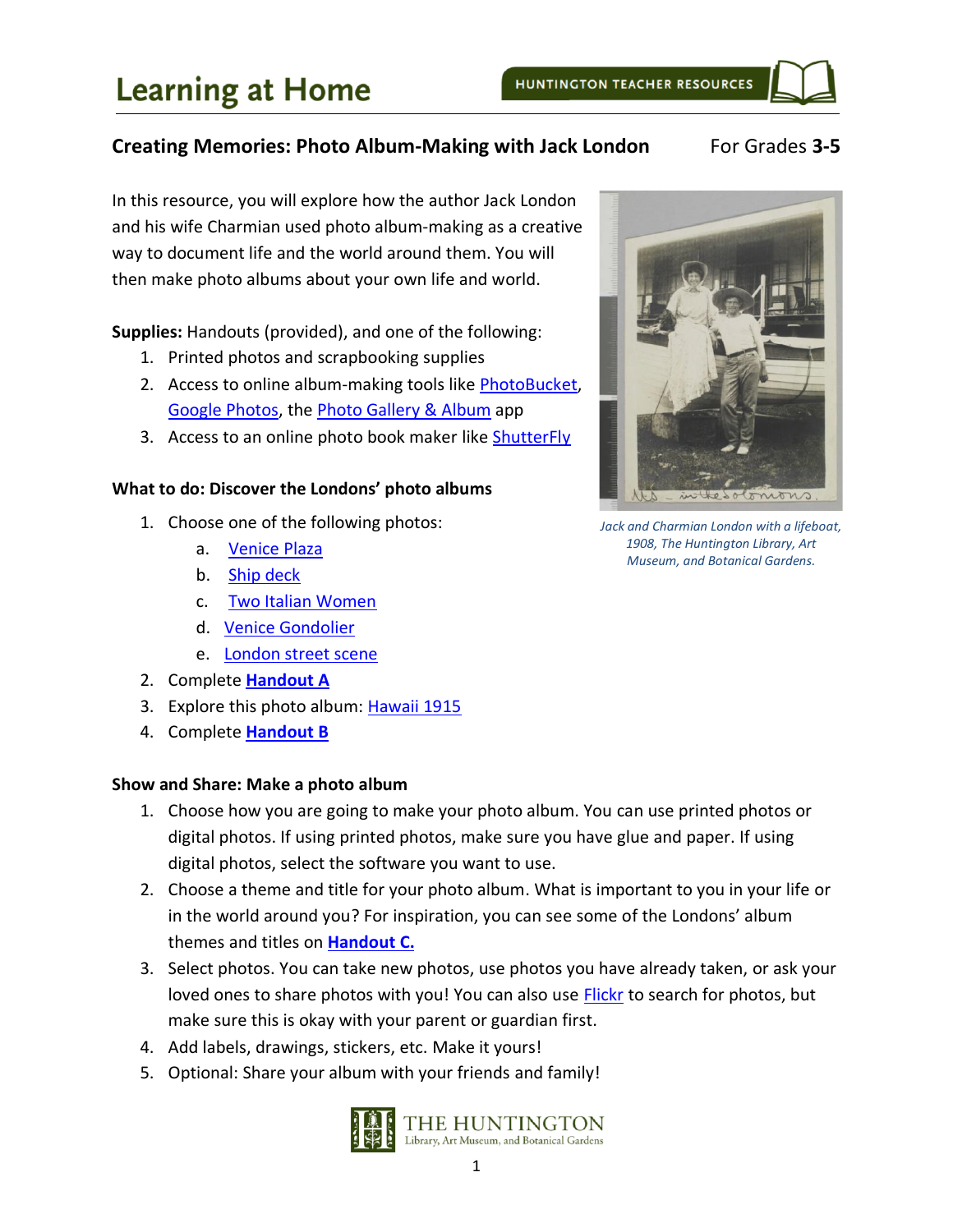#### **Extend your Learning**

- 1. Look through a family member's or friend's photo album and fill out a second copy of **[Handout B.](#page-3-0)**
- 2. Learn more about Jack London: Read this [Huntington blog post](https://www.huntington.org/verso/2018/08/jack-and-charmian%E2%80%99s-national-park-adventures) about Jack London's travels, see photos he took on his adventure, or read this **Huntington article** to learn more about Jack London's photography.
- 3. Today most people have phones that can capture and store thousands of photographs. Ask someone of a different generation, such as a grandparent, how people captured and stored photographs when they were young. What are the similarities and differences?
- 4. Look at another [photo album.](https://hdl.huntington.org/digital/collection/p15150coll2/id/7723/rec/1) Compare the album-making choices of Jack and Charmian London with those of photographer Carl Moon.

To share and celebrate your work, email us at [Teachers@huntington.org](mailto:teachers@huntington.org)

#### **This resource has some alignment with:**

HSSS. K-5. Research, Evidence, and Point of View. 2. Students pose relevant questions about events they encounter in historical documents, eyewitness accounts, oral histories, letters, diaries, artifacts, photographs, maps, artworks, and architecture.

CCSS.ELA-LITERACY.CCRA.R.7. Integrate and evaluate content presented in diverse media and formats, including visually and quantitatively, as well as in words.

<span id="page-1-0"></span>NCAS Anchor Standard 1-3. Generate and conceptualize artistic ideas and work, organize and develop artistic ideas and work, refine and complete artistic work.

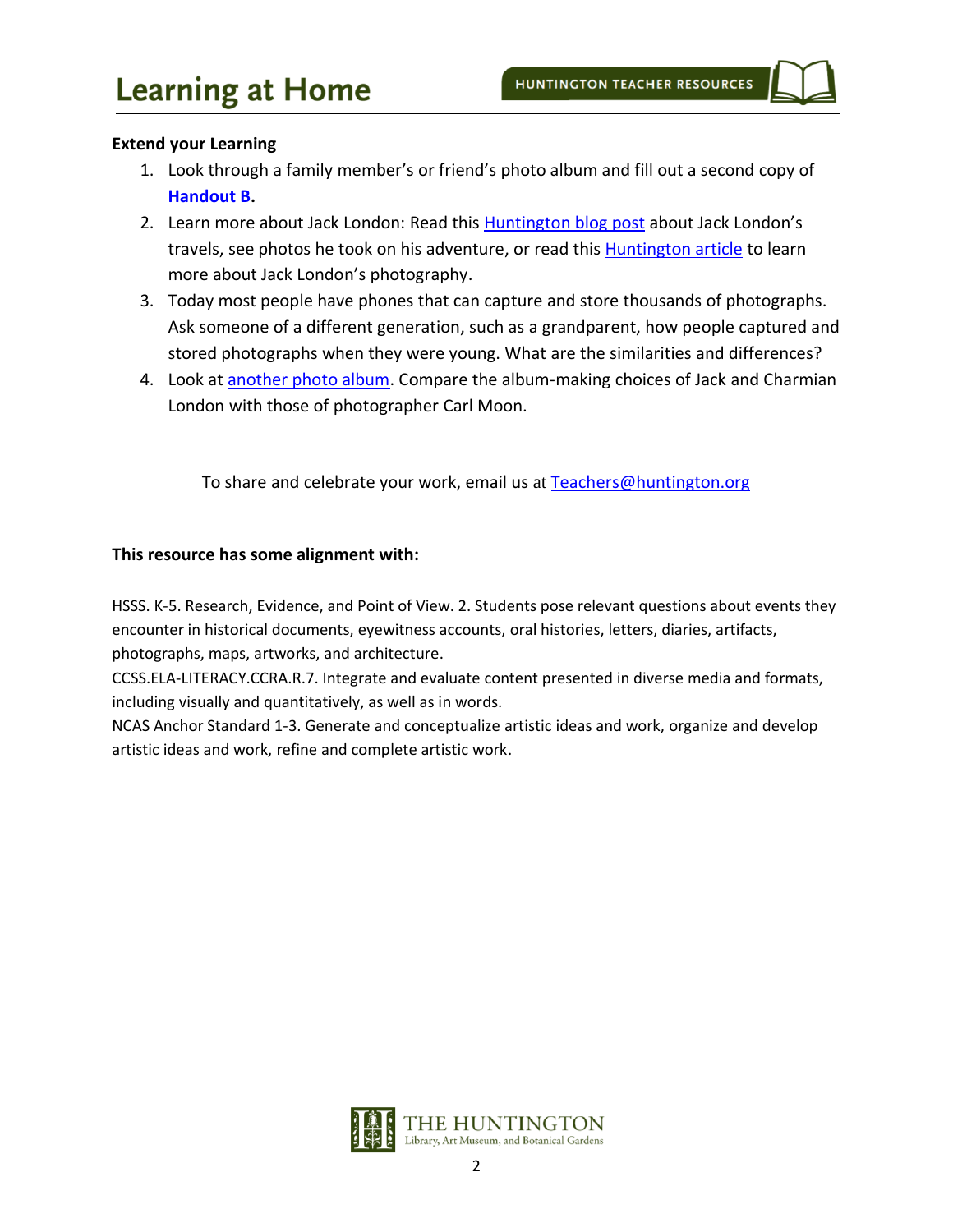



# **Handout A: Photograph Analysis**

Photograph Title**: \_\_\_\_\_\_\_\_\_\_\_\_\_\_\_\_\_\_\_\_\_\_\_\_\_\_\_\_\_\_\_\_\_\_\_\_\_\_\_\_\_**

Adapted from the Library of Congress' Primary Source Tool

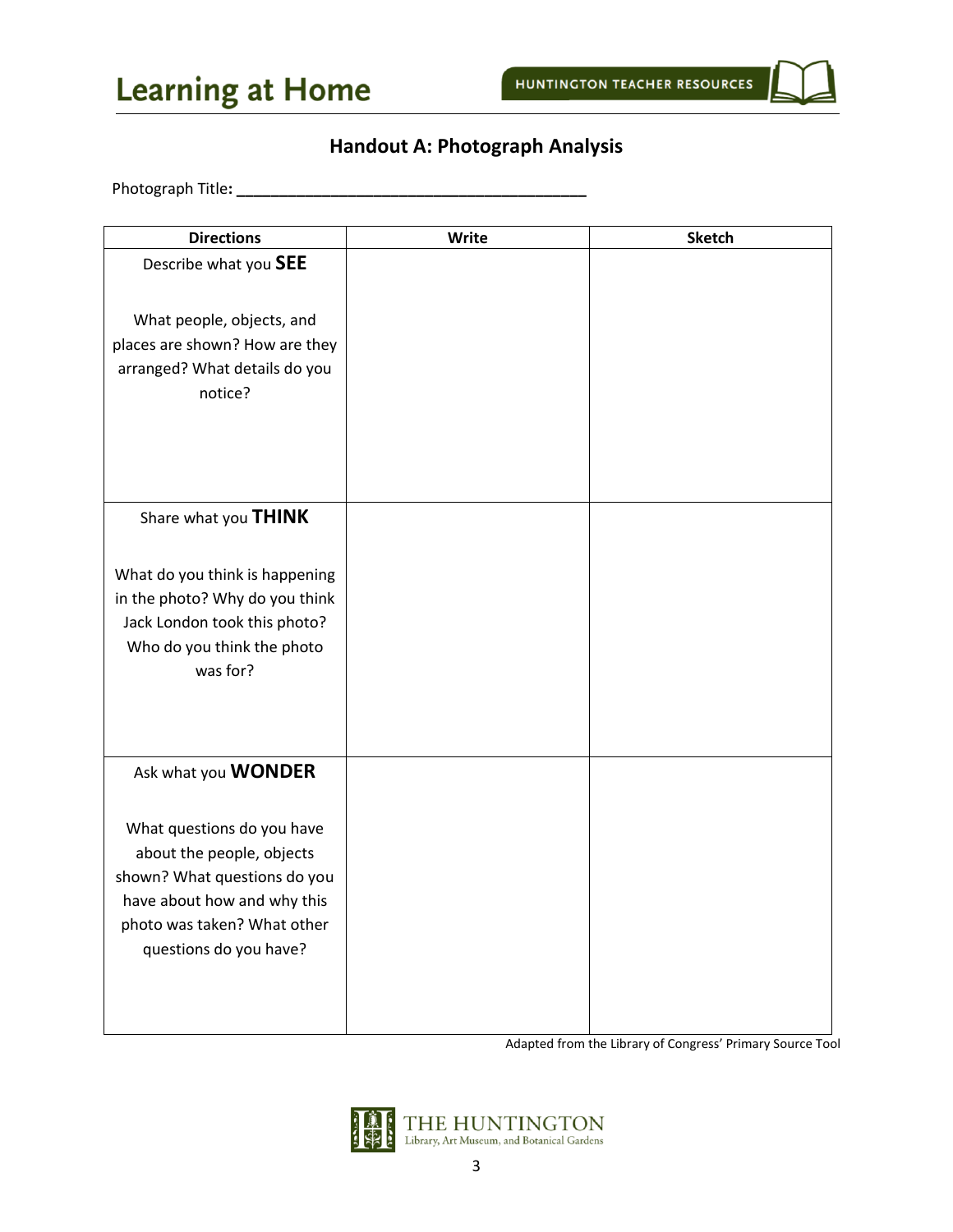# <span id="page-3-0"></span>**Handout B: Photo Album Analysis**

\_\_\_\_\_\_\_\_\_\_\_\_\_\_\_\_\_\_\_\_\_\_\_\_\_\_\_\_\_\_\_\_\_\_\_\_\_\_\_\_\_\_\_\_\_\_\_\_\_\_\_\_\_\_\_\_\_\_\_\_\_\_\_\_\_\_\_\_\_\_\_\_\_\_\_\_\_\_\_\_\_\_\_\_\_

\_\_\_\_\_\_\_\_\_\_\_\_\_\_\_\_\_\_\_\_\_\_\_\_\_\_\_\_\_\_\_\_\_\_\_\_\_\_\_\_\_\_\_\_\_\_\_\_\_\_\_\_\_\_\_\_\_\_\_\_\_\_\_\_\_\_\_\_\_\_\_\_\_\_\_\_\_\_\_\_\_\_\_\_

**Directions**: Look at the cover of the photo album and fill out the worksheet below.

Album Title:

What does this album title make you think of? What do you expect to find in the album?

| Describe what you SEE           |
|---------------------------------|
| What people, places, and        |
| objects appear frequently in    |
| the album? Do any of the        |
| photos grab your attention? Is  |
| there any writing on the pages  |
| (Can you read it? What does it  |
| say)?                           |
|                                 |
| Share what you THINK            |
| Why do you think Jack London    |
| made this album? Who do you     |
| think the album was for? What   |
|                                 |
| do you think was the most       |
| challenging part of making this |
| album? What do you think was    |
| the most fun part?              |
|                                 |
| Ask what you WONDER             |
| What questions do you have      |
| about why Jack London made      |
| this album? What questions do   |
| you have about how Jack         |
| London organized this album?    |
| What other questions do you     |
| have?                           |
|                                 |